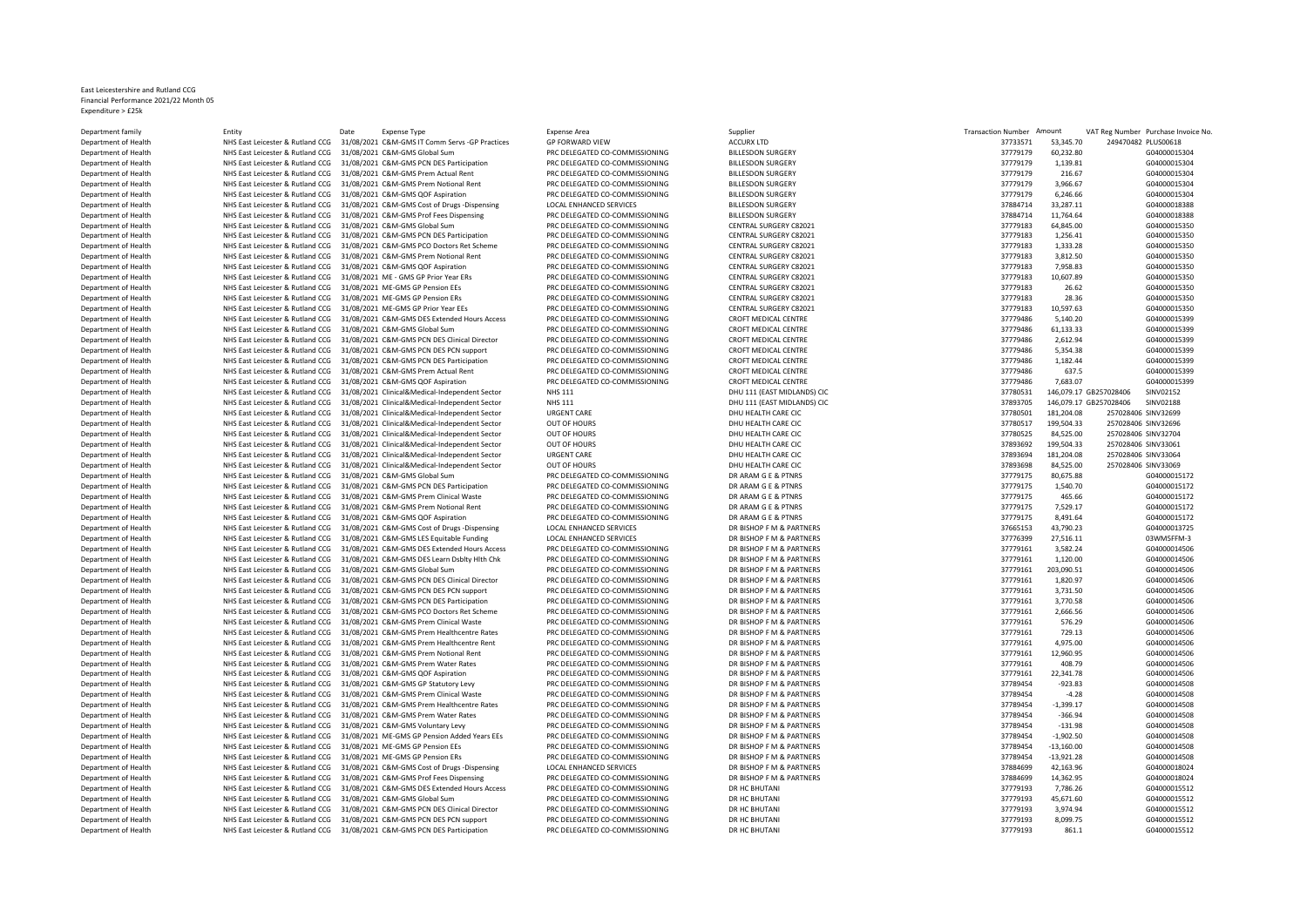NHS East Leicester & Rutland CCG 31/08/2021 C&M-GMS QOF Aspiration Department of Health **NHS East Leicester & Rutland CCG** 31/08/2021 C&M-GMS Prem Notional Rent DES East Leicester & Rutland CCG 31/08/2021 C&M-GMS PCN DES Participation Department Network News 21/08/2021 C&M-GMS PCN DES Participation Department of Health NHS East Leicester & Rutland CCG 31/08/2021 C&M-GMS Global Sum PRC DELEGATED CO-COMMISSIONING DR SHANKS M P & PTNRS 37779170 34,791.62 SA4000014956

Department of Health NHS East Leicester & Rutland CCG 31/08/2021 C&M-GMS Prem Actual Rent PRC DELEGATED CO-COMMISSIONING DR HC BHUTANI PRODUCT SAN ST779193 83.33 G04000015512<br>Department of Health NHS East Leicester & Rutla Department of Health NHS East Leicester & Rutland CCG 31/08/2021 C&M-GMS Prem Clinical Waste PRC DELEGATED CO-COMMISSIONING DR HC BHUTANI DR 2010 2010 20100015512 1,788.24 6,986.00 604000015512<br>Department of Health NHS Eas Department of Health NHS East Leicester & Rutland CCG 31/08/2021 C&M-GMS Prem Rates PRC DELEGATED CO-COMMISSIONING DR HC BHUTANI PRODUCT SAN EAST DR HC BHUTANI 37779193 5,986.00 604000015512<br>Department of Health NHS East L Department of Health NHS East Leicester & Rutland CCG 31/08/2021 C&M-GMS Prem Water Rates PRC DELEGATED CO-COMMISSIONING DR HC BHUTANI 37779193 300.28 G04000015512<br>Department of Health NHS East Leicester & Rutland CCG 31/0 Department of Health NHS East Leicester & Rutland CCG 31/08/2021 C&M-GMS QOF Aspiration PRC DELEGATED CO-COMMISSIONING DR HC BHUTANI 37779193 4,799.32 G04000015512 Department of Health NHS East Leicester & Rutland CCG 31/08/2021 ME - GMS GP Prior Year ERs PRC DELEGATED CO-COMMISSIONING DR HC BHUTANI 37779193 675.19 604000015512 675.19 604000015512<br>Department of Health NHS Eart Leices Department of Health NHS East Leicester & Rutland CCG 31/08/2021 ME-GMS GP Prior Year EEs PRC DELEGATED CO-COMMISSIONING DR HC BHUTANI 2017 20179193 633.86 664000015512 Department of Health NHS East Leicester & Rutland CCG 31/08/2021 C&M-GMS C&M-APMS PCN DES Physician Assoc PRC DELEGATED CO-COMMISSIONING DR HC BHUTANI ARE PTNS STEP AND A 27,962.60 MD42122ARRSPA04 MO42122ARRSPA04<br>Departmen Department of Health NHS East Leicester & Rutland CCG 31/08/2021 C&M-GMS Global Sum PRC DELEGATED CO-COMMISSIONING DR HOLLINGTON A & PTNS 37779164 70,500.50 G04000014567<br>Department of Health NHS East Leicester & Butland CC Department of Health NHS East Leicester & Rutland CCG 31/08/2021 C&M-GMS PCN DES Participation PRC DELEGATED CO-COMMISSIONING DR HOLLINGTON A & PTNS 37779164 37779164 1,387.73 G04000014567<br>Department of Health NHS East Lei Department of Health NHS East Leicester & Rutland CCG 31/08/2021 C&M-GMS PCO Other PRC DELEGATED CO-COMMISSIONING DR HOLLINGTON A & PTNS 37779164 5,530.00 604000014567<br>Department of Health NHS East Leicester & Rutland CCG Department of Health NHS East Leicester & Rutland CCG 31/08/2021 C&M-GMS Prem Notional Rent PRC DELEGATED CO-COMMISSIONING DR HOLLINGTON A & PTNS SAN DELEGATED A STOP 2013 20000014567 (3708.33 G04000014567 C04000014567 PRC Department of Health MHS East Leicester & Rutland CCG 31/08/2021 C&M-GMS QOF Aspiration PRC DELEGATED CO-COMMISSIONING DR HOLLINGTON A & PTNS 30000014 201000014567 CO-0000014567 ARCHEGATED A BOLLINGTON DR AND A BOLLINGTON Department of Health NHS East Leicester & Rutland CCG 31/08/2021 C&M-GMS DES Extended Hours Access PRC DELEGATED CO-COMMISSIONING DR HUSAIN S Z BRITTEL 2012 2012 2012 2012 2012 2012 2013 2014 2016 20100014986<br>Department of Department of Health NHS East Leicester & Rutland CCG 31/08/2021 C&M-GMS Global Sum PRC DELEGATED CO-COMMISSIONING DR HUSAIN S Z & PTN 37779172 3,040.48 37779172 3,040.48 GO4000014986<br>Department of Health NHS East Leiceste Department of Health NHS East Leicester & Rutland CCG 31/08/2021 C&M-GMS PCN DES Clinical Director PRC DELEGATED CO-COMMISSIONING DR HUSAIN S ZERN 37779172 3,040.48 G04000014986<br>Department of Health NHS East Leicester & Bu Department of Health NHS East Leicester & Rutland CCG 31/08/2021 C&M-GMS PCN DES PCN support PRC DELEGATED CO-COMMISSIONING DR HUSAIN S Z BEN SUPPORT BREATED ASSAULT AND STATED AND RESERVED AND RESERVED AND RESERVED AND RE Department of Health NHS East Leicester & Rutland CCG 31/08/2021 C&M-GMS PCN DES Participation PRC DELEGATED CO-COMMISSIONING DR HUSAIN S 2 BPTN 2408.31 37779172 636.39 G04000014986<br>Department of Health NHS East Leicester Department of Health NHS East Leicester & Rutland CCG 31/08/2021 C&M-GMS Prem Notional Rent PRC DELEGATED CO-COMMISSIONING DR HUSAIN S Z BR THE SAME DR HUSAIN S 20000014986 AND 20000014986<br>Department of Health NHS East Lei Department of Health NHS East Leicester & Rutland CCG 31/08/2021 C&M-GMS Prem Water Rates PRC DELEGATED CO-COMMISSIONING DR HUSAIN S Z BRIT DR HUSAIN S 20000014986 20100014986 20100014986<br>Department of Health NHS East Leic NHS East Leicester & Rutland CCG 31/08/2021 C&M-GMS QOF Aspiration PRC DELEGATED CO-COMMISSIONING DR HUSAIN S Z BTN 20000014986 20000014986 20000014986 20000014986 20000014986 20000014986 20000014986 20000014986 2000001541 Department of Health NHS East Leicester & Rutland CCG 31/08/2021 C&M-GMS DES Learn Dsblty Hlth Chk PRC DELEGATED CO-COMMISSIONING DR JK INMAN & PARTNERS SANTHERS 37779187 140 G04000015410<br>Department of Health NHS East Leic Department of Health NHS East Leicester & Rutland CCG 31/08/2021 C&M-GMS Global Sum PRC DELEGATED CO-COMMISSIONING DR JK INMAN & PARTNERS STORE STORE 37779187 90,649.91 60400015410<br>Department of Health NHS East Leicester & Department of Health NHS East Leicester & Rutland CCG 31/08/2021 C&M-GMS PCN DES Participation PRC DELEGATED CO-COMMISSIONING DR JK INMAN & PARTNERS 37779187 1,718.60 604000015410 G04000015410 (G04000015410 PRC PRE PARTNER Department of Health NHS East Leicester & Rutland CCG 31/08/2021 C&M-GMS Global Sum PRC DELEGATED CO-COMMISSIONING DR KER DA J & PARTNERS MARKET OVERTON & SOMERBY SURGERY 37779162 41,682.63 G04000014509 Department of Health NHS East Leicester & Rutland CCG 31/08/2021 C&M-GMS PORT DRES Participation PRC DELEGATED CO-COMMISSIONING DR KER DA J & PARTNERS MARKET OVERTON & SOMERBY SURGERY 3779162 782.57 G04000014509 Department of Health NHS East Leicester & Rutland CCG 31/08/2021 C&M-GMS Prem Clinical Waste PRC DELEGATED CO-COMMISSIONING DR KER DA J& PARTNERS MARKET OVERTON & SOMERBY SURGERY 37779162 577.44 G04000014509<br>Department of Department of Health NHS East Leicester & Rutland CCG 31/08/2021 C&M-GMS Prem Water Rates PRC DELEGATED CO-COMMISSIONING DR KER DA J & PARTNERS MARKET OVERTON & SOMERBY SURGERY 3779162 35.13 G04000014509 Department of Health NHS East Leicester & Rutland CCG 31/08/2021 C&M-GMS QOF Aspiration PRC DELEGATED CO-COMMISSIONING DR KER DA J& PARTNERS MARKET OVERTON & SOMERBY SURGERY 37779162 4,003.44 G04000014509 (G04000014509 PRC NHS East Leicester & Rutland CCG 31/08/2021 ME - GMS GP Prior Year ERS PRO DELEGATED CO-COMMISSIONING DR KER DAJ & PARTNERS MARKET OVERTON & SOMERBY SURGERY 37779162 1,503.25 G04000014509 (G04000014509 PRO DELEGATED CO-COM Department of Health NHS East Leicester & Rutland CCG 31/08/2021 ME-GMS GP Prior Year EEs PRC DELEGATED CO-COMMISSIONING DR KER DA J & PARTNERS MARKET OVERTON & SOMERBY SURGERY 3779162 1,163.41 G04000014509 (G04000018026<br>D Department of Health NHS East Leicester & Rutland CCG 31/08/2021 C&M-GMS Cost of Drugs -Dispensing LOCAL ENHANCED SERVICES DR KER DA J& PARTNERS MARKET OVERTON & SOMERBY SURGERY 37884702 29,693.87 G04000018026<br>Department o Department of Health NHS East Leicester & Rutland CCG 31/08/2021 C&M-GMS Prof Fees Dispensing PRC DELEGATED CO-COMMISSIONING DR KER DA J& PARTNERS MARKET OVERTON & SOMERBY SURGERY 37884702 12,500.47 G04000018026 G040000180 Department of Health NHS East Leicester & Rutland CCG 31/08/2021 C&M-GMS DES Extended Hours Access PRC DELEGATED CO-COMMISSIONING DR LAWRENCE N W & PTNRS 37779168 5,672.64 5,672.64 G04000014678 C0000014678 C0000014678 PRC NHS East Leicester & Rutland CCG 31/08/2021 C&M-GMS DES Learn Dsblty Hlth Chk PRC DELEGATED CO-COMMISSIONING DR LAWRENCE N W & PTNRS 37779168 37779168 140 G04000014678 37779168 140 G04000014678 140 G04000014678 150 DR LAWR Department of Health NHS East Leicester & Rutland CCG 31/08/2021 C&M-GMS Global Sum PRC DELEGATED CO-COMMISSIONING DR LAWRENCE N W & PTNRS 37779168 88,274.59 60400014678 60400014678<br>Department of Health NHS East Leicester Department of Health NHS East Leicester & Rutland CCG 31/08/2021 C&M-GMS PCN DES Clinical Director PRC DELEGATED CO-COMMISSIONING DR LAWRENCE N W & PTNRS 3000001 2010 20100014678 CO4000014678 PRESS 2,883.59 GO4000014678 CO Department of Health NHS East Leicester & Rutland CCG 31/08/2021 C&M-GMS PCN DES PCN support PRC DELEGATED CO-COMMISSIONING DR LAWRENCE N W & PTNRS 37779168 5,909.00 604000014678 604000014678 PRC DR LAWRENCE N W & PTNRS 37 Department of Health NHS East Leicester & Rutland CCG 31/08/2021 C&M-GMS PCN DES Participation PRC DELEGATED CO-COMMISSIONING DR LAWRENCE N W & PTNRS 37779168 37779168 1,697.12 604000014678<br>Department of Health NHS East Le Oepartment of Health MHS East Leicester & Rutland CCG 31/08/2021 C&M-GMS Prem Actual Rent PRC DELEGATED CO-COMMISSIONING DR LAWRENCE N W & PTNRS 37779168 37779168 731.25 G04000014678 G04000014678 (αναφηματία το επιβεστεί Department of Health NHS East Leicester & Rutland CCG 31/08/2021 C&M-GMS QOF Aspiration PRC DELEGATED CO-COMMISSIONING DR LAWRENCE N W & PTNRS 37779168 11,148.51 504000014678<br>Department of Health NHS East Leicester & Rutla Department of Health NHS East Leicester & Rutland CCG 31/08/2021 C&M-GMS DES Learn Dsblty Hlth Chk PRC DELEGATED CO-COMMISSIONING DR MASHARANI V 37779197 3779197 840 604000015666<br>Department of Health NHS East Leicester & R Department of Health NHS East Leicester & Rutland CCG 31/08/2021 C&M-GMS Global Sum PRC DELEGATED CO-COMMISSIONING DR MASHARANI V 37779197 44,012.59 604000015666<br>Department of Health NHS East Leicester & Rutland CCG 31/08/ Department of Health NHS East Leicester & Rutland CCG 31/08/2021 C&M-GMS Prem Actual Rent PRC DELEGATED CO-COMMISSIONING DR MASHARANI V 37779197 329.33 G04000015666 Department of Health NHS East Leicester & Rutland CCG 31/08/2021 C&M-GMS QOF Aspiration PRC DELEGATED CO-COMMISSIONING DR MASHARANI V 37779197 4,637.64 G04000015666 Department of Health NHS East Leicester & Rutland CCG 31/08/2021 C&M-GMS DES Violent Patients PRC DELEGATED CO-COMMISSIONING DR PROWSE G DW & PTNRS 3779195 3,882.00 604000015645 604000015645 87779195 87779195 106,273.50 G0 NHS East Leicester & Rutland CCG 31/08/2021 C&M-GMS Global Sum PRC DELEGATED CO-COMMISSIONING DR PROWSE G D W & PTNRS 37779195 106, 2017 9195 Department of Health NHS East Leicester & Rutland CCG 31/08/2021 C&M-GMS PCM DES Participation PRC DELEGATED CO-COMMISSIONING DR PROWSE G D W & PTNRS 37779195 37779195 2,027.03 G04000015645 Department of Health NHS East Leicester & Rutland CCG 31/08/2021 C&M-GMS Prem Notional Rent PRC DELEGATED CO-COMMISSIONING DR PROWSE G D W & PTNRS 37779195 7,201.41 604000015645 Department of Health NHS East Leicester & Rutland CCG 31/08/2021 C&M-GMS ODE Aspiration PRC DELEGATED CO-COMMISSIONING DR PROWSE G D.W & PTNRS 37779195 37779195 12,299.98 604000015645 Department of Health NHS East Leicester & Rutland CCG 31/08/2021 C&M-GMS DES Learn Dsblty Hlth Chk PRC DELEGATED CO-COMMISSIONING DR RS HURWOOD & PARTNERS 37779177 1,260.00 504000015175 1,260.00 604000015175 1,260.00 G0400 Department of Health NHS East Leicester & Rutland CCG 31/08/2021 C&M-GMS Global Sum PRC DELEGATED CO-COMMISSIONING DR RS HURWOOD & PARTNERS 37779177 Department of Health NHS East Leicester & Rutland CCG 31/08/2021 C&M-GMS PCN DES Participation PRC DELEGATED CO-COMMISSIONING DR RS HURWOOD & PARTNERS 37779177 1,801.51 G04000015175 Department of Health NHS East Leicester & Rutland CCG 31/08/2021 C&M-GMS QOF Aspiration PRC DELEGATED CO-COMMISSIONING DR RS HURWOOD & PARTNERS 37779177 10,494.92 G04000015175 Department of Health NHS East Leicester & Rutland CCG 31/08/2021 ME - GMS GP Prior Year ERS PRO DR CHE FGATED CO-COMMISSIONING DR RS HURWOOD & PARTNERS 37779177 616.28 G04000015175 Department of Health NHS East Leicester & Rutland CCG 31/08/2021 ME-GMS GP Prior Year EEs PRC DELEGATED CO-COMMISSIONING DR RS HURWOOD & PARTNERS 3777917 S35.33 569400015175 58.841.49 604000015175 S0,0000014632<br>Department Department of Health NHS East Leicester & Rutland CCG 31/08/2021 C&M-GMS Global Sum PRC DELEGATED CO-COMMISSIONING DR S WOODING & PARTNERS 37779166 58,841.49 57779166 58,841.49 G04000014632<br>Department of Health NHS East Le Department of Health NHS East Leicester & Rutland CCG 31/08/2021 C&M-GMS PCN DES Participation PRC DELEGATED CO-COMMISSIONING DR S WOODING & PARTNERS 37779166 1,115.62 G04000014632<br>Department of Health NHS East Leicester & Department of Health NHS East Leicester & Rutland CCG 31/08/2021 C&M-GMS Prem Notional Rent PRC DELEGATED CO-COMMISSIONING DR S WOODING & PARTNERS 3779166 3,537.22 60400014632<br>Department of Health NHS East Leicester & Rutl NHS East Leicester & Rutland CCG 31/08/2021 C&M-GMS QOF Aspiration PRC DELEGATED CO-COMMISSIONING DR S WOODING & PARTNERS 37779166 5,390.22 604000014632<br>NHS East Leicester & Rutland CCG 31/08/2021 CBM CMG Core Drug Dream D Department of Health MHS East Leicester & Rutland CCG 31/08/2021 C&M-GMS Cost of Drugs -Dispensing LOCAL ENHANCED SERVICES DR S WOODING & PARTNERS 37884707 51,322.45 51,322.45 G04000018080<br>Department of Health MHS East Lei Department of Health NHS East Leicester & Rutland CCG 31/08/2021 C&M-GMS Prof Fees Dispensing PRC DELEGATED CO-COMMISSIONING DR S WOODING & PARTNERS 37884707 21,330.15 5784407 21,330.15 G04000018080<br>Department of Health NH Department of Health NHS East Leicester & Rutland CCG 31/08/2021 C&M-GMS Global Sum PRC DELEGATED CO-COMMISSIONING DR SELMES & PARTNERS 37779191 70,495.84 37779191 70,495.84 G04000015509<br>Department of Health NHS East Leice Department of Health NHS East Leicester & Rutland CCG 31/08/2021 C&M-GMS Prem Notional Rent PRC DELEGATED CO-COMMISSIONING DR SELMES & PARTNERS 37779191 3,975.00 G04000015509 Department of Health NHS East Leicester & Rutland CCG 31/08/2021 C&M-GMS QOF Aspiration PRC DELEGATED CO-COMMISSIONING DR SELMES & PARTNERS 3779191 7,372.11 GO4000015509 Department of Health NHS East Leicester & Rutland CCG 31/08/2021 C&M-GMS Cost of Drugs -Dispensing LOCAL ENHANCED SERVICES DR SELMES & PARTNERS 37884723 57884723 68,087.73 G04000018511 COLL ENHANCED SERVICES DR SELMES & PA Department of Health NHS East Leicester & Rutland CCG 31/08/2021 C&M-GMS Prof Fees Dispensing PRC DELEGATED CO-COMMISSIONING DR SELMES & PARTNERS 37884723 22,255.73 22,255.73 22,255.73 22,255.73 DR SELMES & PARTNERS ARENE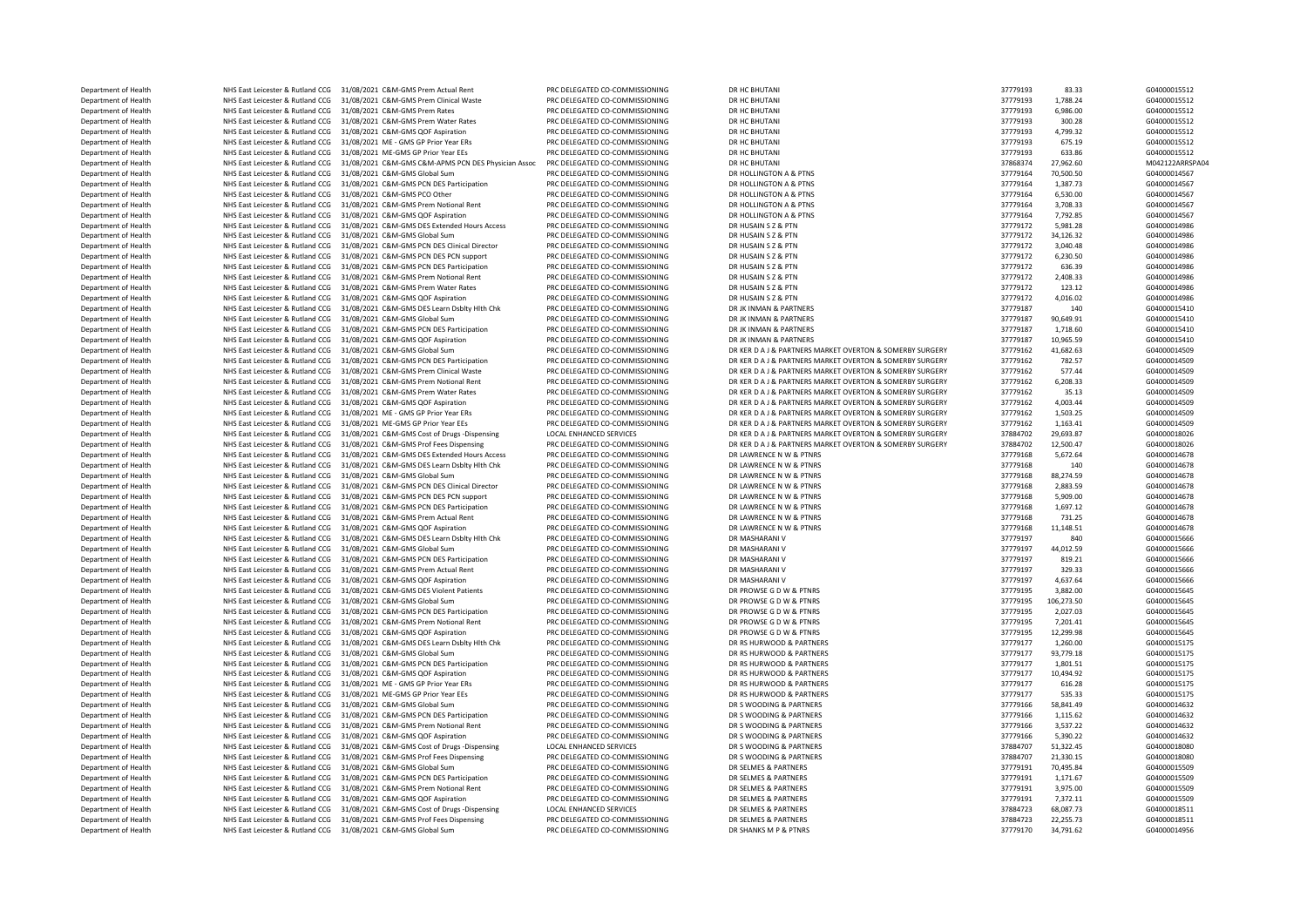Department of Health NHS East Leicester & Rutland CCG 31/08/2021 C&M-GMS PCN DES Participation PRC DELEGATED CO-COMMISSIONING DR SHANKS M P & PTNRS STREEGATED CO-COMMISSIONING DR SHANKS M P & PTNRS 37779170 538.99 G0400001 Department of Health NHS East Leicester & Rutland CCG 31/08/2021 C&M-GMS PCO Doctors Ret Scheme PRC DELEGATED CO-COMMISSIONING DR SHANKS M P & PTNRS 3779170 5,333.28 604000014956 604000014956 . . . . . . . . . . . . . . . Department of Health NHS East Leicester & Rutland CCG 31/08/2021 C&M-GMS Prem Clinical Waste PRC DELEGATED CO-COMMISSIONING DR SHANKS M P & PTNRS STREE STREET STREET AND A STREET AND A STREET STREET AND DR SHANKS M REAR DR Department of Health NHS East Leicester & Rutland CCG 31/08/2021 C&M-GMS Prem Notional Rent PRC DELEGATED CO-COMMISSIONING DR SHANKS M P & PTNRS 37779170 2,450.00 G04000014956<br>December of Health NHS East Leicester & Butlan Department of Health NHS East Leicester & Rutland CCG 31/08/2021 C&M-GMS QOF Aspiration PRC DELEGATED CO-COMMISSIONING DR SHANKS M P & PTNRS 37779170 3,116.83 G04000014956 Department of Health NHS East Leicester & Rutland CCG 31/08/2021 C&M-GMS Global Sum PRC DELEGATED CO-COMMISSIONING DR TTOBIN & PARTNERS T/A BUSHLOE SURGERY 37779174 83,558.79 G04000015072<br>December of Health NHS East Leices Department of Health NHS East Leicester & Rutland CCG 31/08/2021 C&M-GMS PCN DES Participation PRC DELEGATED CO-COMMISSIONING DR TTOBIN & PARTNERS T/A BUSHLOE SURGERY 37779174 1,587.54 G04000015072<br>Department of Health NHS Department of Health 27779174 NHS East Leicester & Rutland CCG 31/08/2021 C&M-GMS QOF Aspiration PRC DELEGATED CO-COMMISSIONING DR TTOBIN & PARTNERS T/A BUSHLOE SURGERY 37779174 12,570.14 604000015072<br>Department of Health Department of Health NHS East Leicester & Rutland CCG 31/08/2021 ME-GMS GP Pension EEs PRC DELEGATED CO-COMMISSIONING DR TTOBIN & PARTNERS T/A BUSHLOE SURGERY 37779174 651.04 G04000015072<br>Department of Health NHS East Leic Department of Health NHS East Leicester & Rutland CCG 31/08/2021 ME-GMS GP Pension ERs PRC DELEGATED CO-COMMISSIONING DR T TOBIN & PARTNERS T/A BUSHLOE SURGERY 37779174 748.96 604000015072 Department of Health NHS East Leicester & Rutland CCG 31/08/2021 C&M-GMS Global Sum PRC DELEGATED CO-COMMISSIONING DR WATSON H & PARTNERS 37779157 54,440.49 54,779157 54,440.49 G04000014446 EAST DR LATT AND FOR DR COMMISSI Department of Health NHS East Leicester & Rutland CCG 31/08/2021 C&M-GMS PCN DES Participation PRC DELEGATED CO-COMMISSIONING DR WATSON H & PARTNERS 37779157 1,029.60 604000014446<br>Department of Health NHS East Leicester & Department of Health NHS East Leicester & Rutland CCG 31/08/2021 C&M-GMS Prem Notional Rent PRC DELEGATED CO-COMMISSIONING DR WATSON H & PARTNERS 37779157 4,141.67 66400014446<br>Department of Health NHS East Leicester & Rutl Exampled of Health NHS East Leicester & Rutland CCG 31/08/2021 C&M-GMS QOF Aspiration PRC DELEGATED CO-COMMISSIONING DR WATSON H & PARTNERS 37779157 6,542.70 604000014446<br>Department of Health NHS East Leicester & Butlan Department of Health NHS East Leicester & Rutland CCG 31/08/2021 Hcare Srv Rec NHS Trust AMBULANCE SERVICES EAST MIDLANDS AMBULANCE SERVICE NHS TRUST AT ALLY TRUST AND A STROBS AND A STROBS AND A STROBS AND A STROBS AND A **Department of Health NHS East Leicester & Rutland CCG 31/08/2021 Clinical&Medical-Independent Sector ACUTE COMMISSIONING FITZWILLIAM HOSPITAL 31767931 37657931 70,589.67 JULY21FW03WSC01<br>Department of Health NHS East Lei** Department of Health NHS East Leicester & Rutland CCG 31/08/2021 Clinical&Medical-Independent Sector ACUTE COMMISSIONING FITZWILLIAM HOSPITAL FITZWILLIAM HOSPITAL 37752336 70,589.67 AUG21FW03WSC<br>Department of Health NHS Fa Department of Health NHS East Leicester & Rutland CCG 31/08/2021 C&M-GMS DES Learn Dsblty Hlth Chk PRC DELEGATED CO-COMMISSIONING FOREST HOUSE MEDICAL CENTRE 37779480 980 980 G04000014240<br>Department of Health NHS East Leic Department of Health NHS East Leicester & Rutland CCG 31/08/2021 C&M-GMS Global Sum PRC DELEGATED CO-COMMISSIONING FOREST HOUSE MEDICAL CENTRE 37779480 106,808.17 G04000014240<br>Department of Health NHS East Leicester & Rutl Department of Health NHS East Leicester & Rutland CCG 31/08/2021 C&M-GMS PCN DES Participation PRC DELEGATED CO-COMMISSIONING FOREST HOUSE MEDICAL CENTRE 37779480 37779480 2,015.17 G04000014240<br>Department of Health NHS Eas Department of Health NHS East Leicester & Rutland CCG 31/08/2021 C&M-GMS PCO Other PRC DELEGATED CO-COMMISSIONING FOREST HOUSE MEDICAL CENTRE 37779480 9,136.00 G04000014240<br>Department of Health NHS East Leicester & Butland Department of Health NHS East Leicester & Rutland CCG 31/08/2021 C&M-GMS Prem Actual Rent PRC DELEGATED CO-COMMISSIONING FOREST HOUSE MEDICAL CENTRE 37779480 150 504000014240<br>Department of Health NHS East Leicester & Rutla Department of Health NHS East Leicester & Rutland CCG 31/08/2021 C&M-GMS Prem Notional Rent PRC DELEGATED CO-COMMISSIONING FOREST HOUSE MEDICAL CENTRE 37779480 4,416.67 604000014240<br>Department of Health NHS East Leicester Department of Health NHS East Leicester & Rutland CCG 31/08/2021 C&M-GMS QOF Aspiration PRC DELEGATED CO-COMMISSIONING FOREST HOUSE MEDICAL CENTRE 3770980 12,921.20 60400001440 50160001440 CENTRE 31/08/2021 CAM-GENEGATED A DEPARTMENT OF HEALTH NET HEALTH NET TRUST NET ACCORD ACT ACCORD ACT ACCORD ACT COMMISSIONING GEORGE ENGINE ST Department of Health NHS East Leicester & Rutland CCG 31/08/2021 C&M-GMS Global Sum PRC DELEGATED CO-COMMISSIONING GLENFIELD SURGERY (THE) 37779155 104.784.72 G04000014299 Department of Health NHS East Leicester & Rutland CCG 31/08/2021 C&M-GMS PCN DES Participation PRC DELEGATED CO-COMMISSIONING GLENFIELD SURGERY (THE) 37779155 1,983.20 504000014299 (GLENFIELD SURGERY CHENNELD SURGERY CHENN Department of Health NHS East Leicester & Rutland CCG 31/08/2021 C&M-GMS PCO Recruitmt & Retn PRC DELEGATED CO-COMMISSIONING GLENFIELD SURGERY (THE) 37779155 16,304.34 504000014299 (1989) 9779155 16,304.34 GO4000014299 (19 NHS East Leicester & Rutland CCG 31/08/2021 C&M-GMS Prem Notional Rent Department of Health MHS East Leicester & Rutland CCG 31/08/2021 C&M-GMS QOF Aspiration PRC DELEGATED CO-COMMISSIONING GLENFIELD SURGERY (THE) 37779155 11,741.18 504000014299 (GLENFIELD SURGERY ENERGY THE SURGERY CHENGERY Department of Health NHS East Leicester & Rutland CCG 31/08/2021 ME-GMS GP Prior Year EEs PRC DELEGATED CO-COMMISSIONING GLENFIELD SURGERY (THE) 37779155 468 57779155 468 GO40<br>Department of Health NHS East Leicester & Rutl Department of Health NHS East Leicester & Rutland CCG 31/08/2021 Clinical&Medical-Independent Sector Learning Difficulties - S117 HESLEY GROUP 37900885 34,770.22 873252027 EA95 34,770.22 873252027 EA95 34,770.22 873252027 Department of Health NHS East Leicester & Rutland CCG 31/08/2021 Apprenticeship Levy Payable BALANCE SHEET HMRC 37730286 300 654457614 120PY005699782204 Department of Health NHS East Leicester & Rutland CCG 31/08/2021 Income tax <1Yr BALANCE SHEET HMRC 37730286 40,199.04 654457614 120PY005699782204 Department of Health NHS East Leicester & Rutland CCG 31/08/2021 Income tax <1Yr-Student Loans BALANCE SHEET HMRC 37730286 1,116.00 654457614 120PY005699782204<br>Department of Health NHS East Leicester & Rutland CCG 31/08/20 Department of Health NHS East Leicester & Rutland CCG 31/08/2021 National Insurance < 1 yr-NI- ERS BALANCE SHEET HMRC NEWS AND A REAL TO A STAG AND A STAG AND A STAG AND A STAG AND A STAG AND A STAG AND A STAG AND A STAG A Department of Health NHS East Leicester & Rutland CCG 31/08/2021 National Insurance < 1 yr-NI-EES BALANCE SHEET HMRC 2000 2011 NATE CALC INSURANCE INSURANCE SHEET HARP AND A STREAGE 2012 2013 408/3730286 25,413.43 65445761 Department of Health NHS East Leicester & Rutland CCG 31/08/2021 Cont Care- Adult 100% Fully Funded CHC ADULT FULLY FUNDED HOME FROM HOME FROM HOME CRE LTD STRESS 25,921.71 37786963 25,921.71 PA10140722AUG2140722AUG2154011 Department of Health NHS East Leicester & Rutland CCG 31/08/2021 C&M-GMS DES Learn Dsblty Hlth Chk PRC DELEGATED CO-COMMISSIONING HUSBANDS BOSWORTH SURGERY STATED ASSAULT AND REST AND STATED AND STATED AND STATED AND STATE Department of Health MHS East Leicester & Rutland CCG 31/08/2021 C&M-GMS Global Sum PRC DELEGATED CO-COMMISSIONING HUSBANDS BOSWORTH SURGERY 37779185 35,147.88 604000015401 604000015401<br>Department of Health MHS East Leice Department of Health NHS East Leicester & Rutland CCG 31/08/2021 C&M-GMS PCN DES Participation PRC DELEGATED CO-COMMISSIONING HUSBANDS BOSWORTH SURGERY 37779185 559.91 664000015401 664000015401 (GALACHE) 37779185 (GALACHE Department of Health NHS East Leicester & Rutland CCG 31/08/2021 C&M-GMS Prem Actual Rent PRC DELEGATED CO-COMMISSIONING HUSBANDS BOSWORTH SURGERY 37779185 154 G0400015401 G01000015401 G01000015401 (New York Prem Actual Re Department of Health NHS East Leicester & Rutland CCG 31/08/2021 C&M-GMS Prem Notional Rent PRC DELEGATED CO-COMMISSIONING HUSBANDS BOSWORTH SURGERY 3779185 3,371.47 37779185 3,371.47 G04000015401 G04000015401 CM3 PRC DELE Department of Health MHS East Leicester & Rutland CCG 31/08/2021 C&M-GMS QOF Aspiration PRC DELEGATED CO-COMMISSIONING HUSBANDS BOSWORTH SURGERY STATED AS A STATED ASSAULT A STATED ASSAULT SURGERY AND STATED ASSAULT ASSAUL Department of Health NHS East Leicester & Rutland CCG 31/08/2021 C&M-GMS Cost of Drugs -Dispensing LOCAL ENHANCED SERVICES HUSBANDS BOSWORTH SURGERY 37884718 37884718 48,391.38 G04000018432<br>Department of Health NHS East Le DEPARTMENT OF HEALTH NET HEALTH NHS East Leicester & Rutland CCG 31/08/2021 C&M-GMS Prof Fees Dispensing Department of Health NHS East Leicester & Rutland CCG 31/08/2021 C&M-GMS Prem Clinical Waste PRC DELEGATED CO-COMMISSIONING INITIAL MEDICAL SERVICES LTD 37696246 37696246 -49,015.47 209918933 33945631CR Department of Health NHS East Leicester & Rutland CCG 31/08/2021 C&M-GMS Prem Clinical Waste PRC DELEGATED CO-COMMISSIONING INITIAL MEDICAL SERVICES LTD 37715555 42,046.27 209918933 33945630 Department of Health MHS East Leicester & Rutland CCG 31/08/2021 C&M-GMS Prem Clinical Waste PRC DELEGATED CO-COMMISSIONING INITIAL MEDICAL SERVICES LTD 37000 37715561 49,015.47 209918933 33945631 33945631 33945631 3394563 Department Origin Network Network Network Network Contract Cost per Case ACUTE Contract Cost per Case ACUTE Contract Cost per Case Department of Health NHS East Leicester & Rutland CCG 31/08/2021 C&M-GMS LES Equitable Funding LOCAL ENHANCED SERVICES LATHAM HOUSE MEDICAL PRACTICE 37776422 48,738.76 03WM5FEM-10 Department of Health NHS East Leicester & Rutland CCG 31/08/2021 C&M-GMS GP Statutory Levy PRC DELEGATED CO-COMMISSIONING LATHAM HOUSE MEDICAL PRACTICE 37779484 -1,252.55 G04000014658 (30000014658 -1) . . . . . . . . . . . Department of Health NHS East Leicester & Rutland CCG 31/08/2021 C&M-GMS Voluntary Levy PRC DELEGATED CO-COMMISSIONING LATHAM HOUSE MEDICAL PRACTICE 37779484 -178.94 -178.94 Department of Health NHS East Leicester & Rutland CCG 31/08/2021 ME-GMS GP Pension EEs PRC DELEGATED CO-COMMISSIONING LATHAM HOUSE MEDICAL PRACTICE AND STATED ATTHE STATED ATTENDATION ATTENDATION ENTERTY ARE SOLOGO AND STA Department of Health NHS East Leicester & Rutland CCG 31/08/2021 ME-GMS GP Pension ERs PRC DELEGATED CO-COMMISSIONING LATHAM HOUSE MEDICAL PRACTICE 37779484 Department of Health NHS East Leicester & Rutland CCG 31/08/2021 C&M- IIF ACHIEVEMENT PRC DELEGATED CO-COMMISSIONING LATHAM HOUSE MEDICAL PRACTICE 37789457 32,929.80 504000014656 Department of Health NHS East Leicester & Rutland CCG 31/08/2021 C&M-GMS DES Extended Hours Access PRC DELEGATED CO-COMMISSIONING LATHAM HOUSE MEDICAL PRACTICE 37789457 8,576.88 G04000014656 Department of Health MHS East Leicester & Rutland CCG 31/08/2021 C&M-GMS Global Sum PRC DELEGATED CO-COMMISSIONING LATHAM HOUSE MEDICAL PRACTICE 37789457 265,410.96 504000014656 604000014656 ATHAM ADUSE MEDICAL PRACTICE DE Department of Health NHS East Leicester & Rutland CCG 31/08/2021 C&M-GMS PCN DES Clinical Director PRC DELEGATED CO-COMMISSIONING LATHAM HOUSE MEDICAL PRACTICE 37789457 4,359.91 604000014656 4000014656 ATHER ARENE DEPARTIC Department of Health NHS East Leicester & Rutland CCG 31/08/2021 C&M-GMS PCN DES PCN support PRC DELEGATED CO-COMMISSIONING LATHAM HOUSE MEDICAL PRACTICE 37789457 3,034.25 604000014656 FT (10000014656 FT ) and the support Department of Health NHS East Leicester & Rutland CCG 31/08/2021 C&M-GMS PCN DES Participation PRC DELEGATED CO-COMMISSIONING LATHAM HOUSE MEDICAL PRACTICE 37789457 5,065.47 G04000014656<br>Department of Health NHS East Leice Department of Health NHS East Leicester & Rutland CCG 31/08/2021 C&M-GMS PCO Doctors Ret Scheme PRC DELEGATED CO-COMMISSIONING LATHAM HOUSE MEDICAL PRACTICE 37789457 37789457 1,333.28 G04000014656 1,0000014656 1,0000014656 NHS East Leicester & Rutland CCG 31/08/2021 C&M-GMS PCO Recruitmt & Retn PRC DELEGATED CO-COMMISSIONING LATHAM HOUSE MEDICAL PRACTICE 37789457 3779457 8,052.94 G04000014656<br>NHS East Leicester & Rutland CCG 31/08/2021 C&M-G Department of Health NHS East Leicester & Rutland CCG 31/08/2021 C&M-GMS Prem Clinical Waste PRC DELEGATED CO-COMMISSIONING LATHAM HOUSE MEDICAL PRACTICE 37789457 37789457 14,416.58 G04000014656 (G04000014656 PREDICAL PRAC Department of Health NHS East Leicester & Rutland CCG 31/08/2021 C&M-GMS Prem Notional Rent PRC DELEGATED CO-COMMISSIONING LATHAM HOUSE MEDICAL PRACTICE 37789457 22,330.42 60000014656<br>Department of Health NHS East Leiceste Department of Health NHS East Leicester & Rutland CCG 31/08/2021 C&M-GMS Prem Water Rates PRC DELEGATED CO-COMMISSIONING LATHAM HOUSE MEDICAL PRACTICE 37789457 890.96 604000014656 604000014656<br>Department of Health NHS East DREPARTMENT OF HEALTH NET ASSESSED AT A RUTLAND AND RELEGATED CONTRACTED CONTRACTED CONTRACTED CONTRACTED CONTRACTED CONTRACTED ASPIRATION Department of Health NHS East Leicester & Rutland CCG 31/08/2021 ME - GMS GP Prior Year ERS PRIOR PRACTICE LATHAM HOUSE MEDICAL PRACTICE 37789457 3,822.93 G04000014656 Department of Health NHS East Leicester & Rutland CCG 31/08/2021 ME-GMS GP Prior Year EEs PRO DELEGATED CO-COMMISSIONING LATHAM HOUSE MEDICAL PROTTICE 37789457 4,939.39 37789457 4,939.39 GO4000014656 Department of Health NHS East Leicester & Rutland CCG 31/08/2021 Cont Care- Adult 100% Fully Funded CHC ADULT FULLY FUNDED LEICESTERSHIRE COUNTY COUNCIL 37859652 32,079.63 115337102 100049658 Department of Health NHS East Leicester & Rutland CCG 31/08/2021 Clinical&Medical-Othe Public Sector COMMISSIONING - NON ACUTE LEICESTERSHIRE COUNTY COUNCIL 37870959 58,166.35 1166.35 Department of Health NHS East Leicester & Rutland CCG 31/08/2021 Clinical&Medical-Othe Public Sector COMMISSIONING - NON ACUTE LEICESTERSHIRE COUNTY COUNCIL 37970462 38,338.50 37870962 38,338.50 115337102 100041400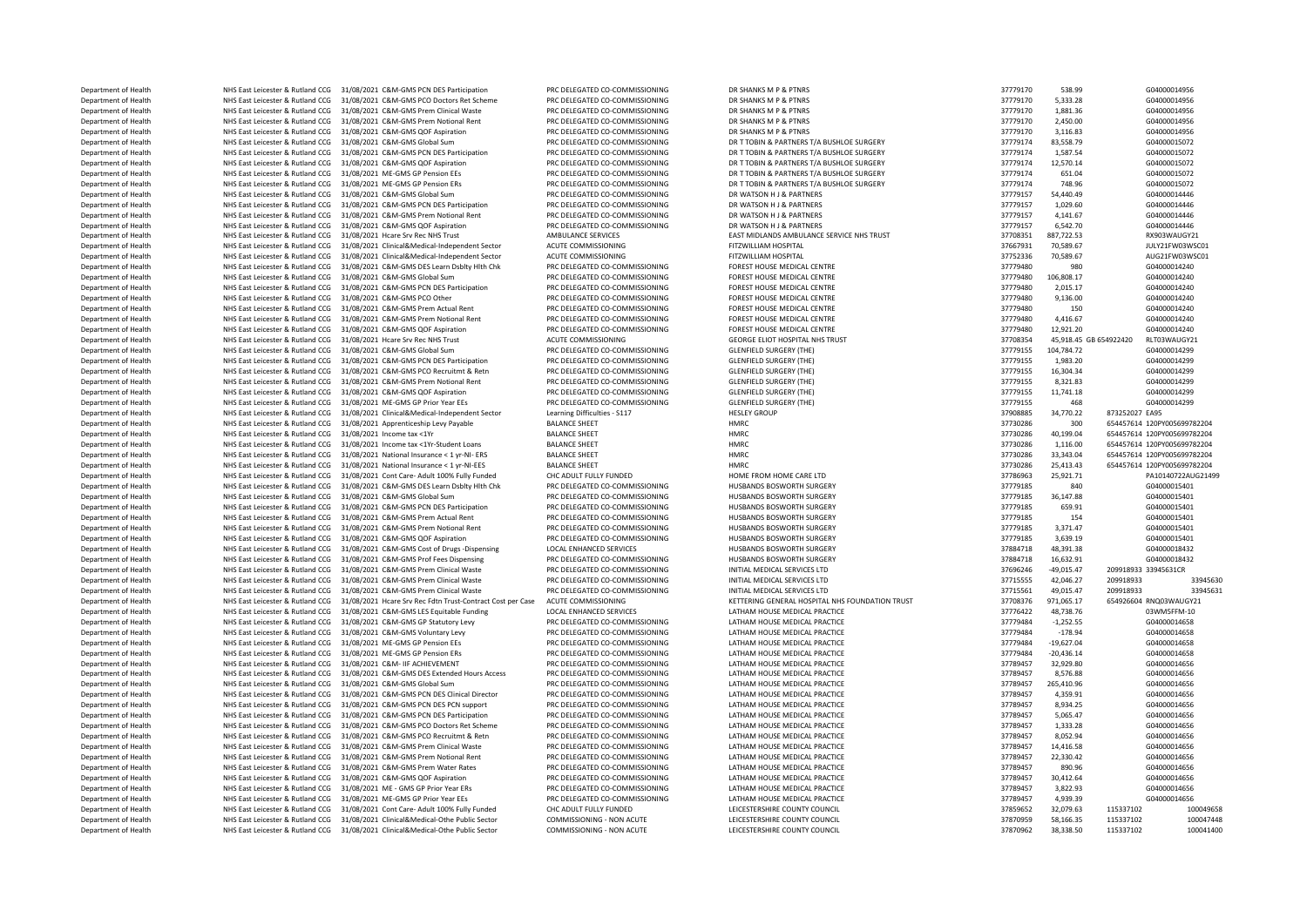Department of Health NHS East Leicester & Rutland CCG 31/08/2021 Hcare Srv Rec NHS Trust MENTAL HEALTH CONTRACTS LEICESTERSHIRE PARTNERSHIP NHS TRUST NHS TRUST 37708356 5,956,487.00 654969872 RT503WAUGY21 MENTAL HEALTH CON Department of Health 234,007.00 NHS East Leicester & Rutland CCG 31/08/2021 Clinical&Medical-Independent Sector PLANNED CARE LLR PROVIDER CO LTD LLR PROVIDER CO LTD 3733615 234,007.00 3733615 234,007.00 3333<br>Department of Department of Health NHS East Leicester & Rutland CCG 31/08/2021 Clinical&Medical-Independent Sector ACUTE COMMISSIONING NEW MEDICAL SYSTEMS LTD NEW MEDICAL SYSTEMS LTD 37780601 58,442.52 275051903 4958 4958 4958 4958 4958 Department of Health NHS East Leicester & Rutland CCG 31/08/2021 Charges from CSU CONTINUING HEALTHCARE ASSESSMENT & SUPPORT NHS MIDLANDS AND LANCASHIRE CSU 37752357 75,485.28 GB 654442045 7312321170 Department of Health NHS East Leicester & Rutland CCG 31/08/2021 Charges from CSU CORPORATE COSTS & SERVICES NHS MIDLANDS AND LANCASHIRE CSU 2770 199781.94 GB 654442045 777.331.94 GB 654442045 773.331.45 GB 654442045 773.3 Department of Health NHS East Leicester & Rutland CCG 31/08/2021 Hcare Srv Rec Fdtn Trust-Contract Cost per Case ACUTE COMMISSIONING NORTH WEST ANGLIA NHS FOUNDATION TRUST 37708362 772,331.45 GB654936110 RGN03WAUGY21<br>Depar Department of Health NHS East Leicester & Rutland CCG 31/08/2021 Hcare Srv Rec NHS Trust ACUTE COMMISSIONING NORTHAMPTON GENERAL HOSPITAL NHS TRUST 37708365 68,648.54 654933707 RNS03WAUGY21 Department of Health NHS East Leicester & Rutland CCG 31/08/2021 Hcare Srv Rec NHS Trust ACUTE COMMISSIONING NOTTINGHAM UNIVERSITY HOSPITALS NHS TRUST 37708382 520,947.78 654434827 RX103WAUGY21 (1999) 27752340 1544394 2775 Department of Health NHS East Leicester & Rutland CCG 31/08/2021 Clinical&Medical-Independent Sector ACUTE COMMISSIONING NUFFIELD HEALTH 37752340 150,020.93 564291137 FPSC000760 16 (1999) 27790459 16000014060 16000014060 1 Department of Health NHS East Leicester & Rutland CCG 31/08/2021 C&M- IIF ACHIEVEMENT PRC DELEGATED CO-COMMISSIONING OAKHAM MEDICAL PRACTICE 37789458 19,013.82 G04000014869 Department of Health NHS East Leicester & Rutland CCG 31/08/2021 C&M-GMS DES Extended Hours Access PRC DELEGATED CO-COMMISSIONING OAKHAM MEDICAL PRACTICE 31/08 37789458 4,783.08 G04000014869 G04000014869 (G04000014869 COMM Department of Health NHS East Leicester & Rutland CCG 31/08/2021 C&M-GMS Global Sum PRC DELEGATED CO-COMMISSIONING OAKHAM MEDICAL PRACTICE 37789458 119,511.78 504000014869 Department of Health NHS East Leicester & Rutland CCG 31/08/2021 C&M-GMS PCN DES Clinical Director PRC DELEGATED CO-COMMISSIONING DAKHAM MEDICAL PRACTICE DELEGATED CO-COMMISSIONING DAKHAM MEDICAL PRACTICE 37789458 4,982.38  $\begin{array}{l} \text{Department of Health} \qquad \qquad \text{NHS} \qquad \text{MHS} \qquad \text{B} \qquad \text{B} \qquad \text{B} \qquad \text{C} \qquad \text{D} \qquad \text{D} \qquad \text{D} \qquad \text{D} \qquad \text{D} \qquad \text{D} \qquad \text{D} \qquad \text{D} \qquad \text{D} \qquad \text{D} \qquad \text{D} \qquad \text{D} \qquad \text{D} \qquad \text{D} \qquad \text{D} \qquad \text{D} \qquad \text{D} \qquad \text{D} \qquad \text{D$ Department of Health NHS East Leicester & Rutland CCG 31/08/2021 C&M-GMS PCN DES Participation PRC DELEGATED CO-COMMISSIONING DAKHAM MEDICAL PRACTICE STATED TO A STATED AND STATED AND STATED AND STATED AND STATED AND STATE Department of Health NHS East Leicester & Rutland CCG 31/08/2021 C&M-GMS Prem Actual Rent PRC DELEGATED CO-COMMISSIONING OAKHAM MEDICAL PRACTICE 37789458 87,590.52 G04000014869 G04000014869 G04000014869 G04000014869 G04000 Department of Health NHS East Leicester & Rutland CCG 31/08/2021 C&M-GMS Prem Clinical Waste PRC DELEGATED CO-COMMISSIONING OAKHAM MEDICAL PRACTICE PROGRESS 20000014869 27789458 1,686.62 G04000014869 ARELY AND FREM THE SUN Oepartment of Health MHS East Leicester & Rutland CCG 31/08/2021 C&M-GMS QOF Aspiration PRC DELEGATED CO-COMMISSIONING OAKHAM MEDICAL PRACTICE 31/08/2021 2015 3789458 15,015.74 G04000014869 (103390<br>Department of Health Department of Health NHS East Leicester & Rutland CCG 31/08/2021 Clinical&Medical-Independent Sector COMMUNITY SERVICES ONEPRIMARYCARE ONE STATE ON STRESS 37915359 64,050.00 10033013 153 315 179 1793344 153 315 179 1793345 Department of Health NHS East Leicester & Rutland CCG 31/08/2021 Clinical&Medical-Independent Sector ACUTE COMMISSIONING OPCARE LTD 37752044 153,215.02 17752344 153,215.02 612.02 1776284 153,215.02 60725 OPCARE LTD STRESS Department of Health NHS East Leicester & Rutland CCG 31/08/2021 Cont Care- Prior Year Payments CHC ADULT FULLY FUNDED OUTCOMES FIRST GROUP LTD SOLITH FICEST FREE AND A STOSS 43 33808 37859643 65,856.22 33808 3776 39478.77 Department of Health NHS East Leicester & Rutland CCG 31/08/2021 C&M-GMS LES Equitable Funding LOCAL ENHANCED SERVICES SOUTH LEICESTERSHIRE MEDICAL GROUP 37776392 29,428.70 03WM5FFM-1 03WM5FFM-1 2.380.00 03WM5FFM-1 2.380.0 Department of Health NHS East Leicester & Rutland CCG 31/08/2021 C&M-GMS DES Learn Dsblty Hlth Chk PRC DELEGATED CO-COMMISSIONING SOUTH LEICESTERSHIRE MEDICAL GROUP 37779159 2,380.00 60400014454<br>Department of Health NHS Ea ية Department of Health NHS East Leicester & Rutland CCG 31/08/2021 C&M-GMS Global Sum PRC DELEGATED CO-COMMISSIONING SOUTH LEICESTERSHIRE MEDICAL GROUP 37779159 194,235.58 G04000014454<br>Department of Health NHS East Lei NHS East Leicester & Rutland CCG 31/08/2021 C&M-GMS PCN DES Participation PRC DELEGATED CO-COMMISSIONING SOUTH LEICESTERSHIRE MEDICAL GROUP COMPONERS ARE AND 27779159 3,752.72 604000014454<br>NHS East Leicester & Rutland CCG Department of Health NHS East Leicester & Rutland CCG 31/08/2021 C&M-GMS Prem Actual Rent PRC DELEGATED CO-COMMISSIONING SOUTH LEICESTERSHIRE MEDICAL GROUP 37779159 452.92 Department of Health NHS East Leicester & Rutland CCG 31/08/2021 C&M-GMS Prem Notional Rent PRC DELEGATED CO-COMMISSIONING SOUTH LEICESTERSHIRE MEDICAL GROUP 37779159 9,768.75 604000014454<br>Department of Health NHS East Lei Department of Health MHS East Leicester & Rutland CCG 31/08/2021 C&M-GMS QOF Aspiration PRC DELEGATED CO-COMMISSIONING SOUTH LEICESTERSHIRE MEDICAL GROUP SOUTH LEICESTERSHIRE MEDICAL GROUP 37779159 19,143.60 G04000014054<br>D NHS East Leicester & Rutland CCG 31/08/2021 C&M-GMS Cost of Drugs -Dispensing Department of Health NHS East Leicester & Rutland CCG 31/08/2021 C&M-GMS Prof Fees Dispensing PRC DELEGATED CO-COMMISSIONING SOUTH LEICESTERSHIRE MEDICAL GROUP 37789181 58,190.42 504000018002 604000018339 604000015339 CROO Department of Health NHS East Leicester & Rutland CCG 31/08/2021 C&M-GMS Global Sum PRC DELEGATED CO-COMMISSIONING SOUTH WIGSTON HEALTH CENTRE 37779181 58,190.42 604000015339<br>Department of Health NHS East Leicester & Rutla Department of Health NHS East Leicester & Rutland CCG 31/08/2021 C&M-GMS PCN DES Participation PRC DELEGATED CO-COMMISSIONING SOUTH WIGSTON HEALTH CENTRE 37779181 1,131.53 G04000015339 G04000015339 G0400015339 G0400015339 Department of Health NHS East Leicester & Rutland CCG 31/08/2021 C&M-GMS PCO Doctors Ret Scheme PRC DELEGATED CO-COMMISSIONING SOUTH WIGSTON HEALTH CENTRE SOUTH 20170181 5,667.26 69400015339<br>Department of Health NHS East L Department of Health NHS East Leicester & Rutland CCG 31/08/2021 C&M-GMS Prem Clinical Waste PRC DELEGATED CO-COMMISSIONING SOUTH WIGSTON HEALTH CENTRE SOUTH 20170181 59.29 69400015339<br>Department of Health NHS East Leicest Department of Health MHS East Leicester & Rutland CCG 31/08/2021 C&M-GMS Prem Healthcentre Rates PRC DELEGATED CO-COMMISSIONING SOUTH WIGSTON HEALTH CENTRE 37779181 645.84 G04000015339<br>Department of Health MHS Fast Leicest Department of Health NHS East Leicester & Rutland CCG 31/08/2021 C&M-GMS Prem Healthcentre Rent PRC DELEGATED CO-COMMISSIONING SOUTH WIGSTON HEALTH CENTRE SOUTH WIGSTON HEALTH CENTRE 37779181 2,764.20 G04000015339<br>Departme **Department of Health MHS East Leicester & Rutland CCG 31/08/2021 C&M-GMS Prem Water Rates PRC DELEGATED CO-COMMISSIONING SOUTH WIGSTON HEALTH CENTRE 37779181 85 G04000015339<br>Department of Health MHS East Leicester & But** Department of Health NHS East Leicester & Rutland CCG 31/08/2021 C&M-GMS QOF Aspiration PRC DELEGATED CO-COMMISSIONING SOUTH WIGSTON HEALTH CENTRE SAN SOUTH WIGSTON HEALTH CENTRE 37779181 5,969.87 G04000015339<br>Department o Department of Health NHS East Leicester & Rutland CCG 31/08/2021 ME - GMS GP Prior Year ERs PRC DELEGATED CO-COMMISSIONING SOUTH WIGSTON HEALTH CENTRE SAULTH CENTRE 37779181 73.37 G0400015339<br>Department of Health NHS East Department of Health NHS East Leicester & Rutland CCG 31/08/2021 ME-GMS GP Pension EEs PRC DELEGATED CO-COMMISSIONING SOUTH WIGSTON HEALTH CENTRE 37779181 247.92 G04000015339 Department of Health NHS East Leicester & Rutland CCG 31/08/2021 ME-GMS GP Pension EEs Adjustments PRC DELEGATED CO-COMMISSIONING SOUTH WIGSTON HEALTH CENTRE SOUTH WIGSTON HEALTH CENTRE 37779181 968.7 504000015339<br>Departme Department of Health NHS East Leicester & Rutland CCG 31/08/2021 ME-GMS GP Pension ERS Adjustments PRC DELEGATED CO-COMMISSIONING SOUTH WIGSTON HEALTH CENTRE 37779181 1,046.04 G04000015339<br>Department of Health NHS East Lei Department of Health NHS East Leicester & Rutland CCG 31/08/2021 ME-GMS GP Prior Year EEs PRC DELEGATED CO-COMMISSIONING SOUTH WIGSTON HEALTH CENTRE SOUTH WIGSTON HEALTH CENTRE SOUTH WIGSTON HEALTH CENTRE 37779181 47.45 G0 Department of Health NHS East Leicester & Rutland CCG 31/08/2021 Oth Travel Costs-Patient Transport PATIENT TRANSPORT THAMES AMBULANCE SERVICE LTD STEVEN STROMAS 153,120.13 809846883 22413<br>Department of Health NHS East Lei Department of Health NHS East Leicester & Rutland CCG 31/08/2021 Oth Travel Costs-Patient Transport PATIENT TRANSPORT TRANSPORT THAMES AMBULANCE SERVICE LTD 37818222 153,120.13 809846883 22463<br>Department of Health NHS East 0 NHS East Leicester & Rutland CCG 31/08/2021 Cont Care-Physical Disab (<65) CHC ADULT FULLY FUNDED TOTAL COMMUNITY CARE LTD TOTAL COMMUNITY CARE LTD 37787034 26,864.33 PA10134137AUG2<br>20 NHS East Leicester & Rutland CCG 31 Department of Health NHS East Leicester & Rutland CCG 31/08/2021 Hcare Srv Rec NHS Trust ACUTE COMMISSIONING ACUTE COMMISSIONING UNITED LINCOLNSHIRE HOSPITALS NHS TRUST ACCHE AND 37708368 60,038.70 654973592 RWD03WAUGY21 ( Department of Health NHS East Leicester & Rutland CCG 31/08/2021 Hcare Srv Rec NHS Trust ACUTE COMMISSIONING UNIVERSITY HOSPITALS COVENTRY AND WARWICKSHIRE NHS TRUST 381,928.028.14 7708380 381,928.14 6549490 RKB03WAUGY211 Department of Health MHS East Leicester & Rutland CCG 31/08/2021 Hcare Srv Rec NHS Trust ACUTE COMMISSIONING ME<br>Department of Health NHS East Leicester & Rutland CCG 31/08/2021 C&M-GMS Global Sum PRC DELEGATED CO-COMMISSIO NHS East Leicester & Rutland CCG 31/08/2021 C&M-GMS Global Sum Department of Health NHS East Leicester & Rutland CCG 31/08/2021 C&M-GMS PCN DES Participation PRC DELEGATED CO-COMMISSIONING UPPINGHAM SURGERY 3779189 1,878.43 604000015454 Department of Health NHS East Leicester & Rutland CCG 31/08/2021 C&M-GMS Prem Actual Rent PRC DELEGATED CO-COMMISSIONING UPPINGHAM SURGERY 37779189 37779189 58.33 G04000015454<br>Department of Health NHS East Leicester & Rutl Department of Health NHS East Leicester & Rutland CCG 31/08/2021 C&M-GMS Prem Clinical Waste PRC DELEGATED CO-COMMISSIONING UPPINGHAM SURGERY 37779189 Department of Health NHS East Leicester & Rutland CCG 31/08/2021 C&M-GMS Prem Notional Rent PRC DELEGATED CO-COMMISSIONING UPPINGHAM SURGERY STEP AND STEP 37779189 14,958.33 GO4000015454<br>Department of Health NHS East Leice Department of Health NHS East Leicester & Rutland CCG 31/08/2021 C&M-GMS Prem Water Rates PRC DELEGATED CO-COMMISSIONING UPPINGHAM SURGERY 37779189 43.69 G04000015454 Department of Health NHS East Leicester & Rutland CCG 31/08/2021 C&M-GMS QOF Aspiration PRC DELEGATED CO-COMMISSIONING UPPINGHAM SURGERY 37779189 10,708.20 504000015454 Department of Health NHS East Leicester & Rutland CCG 31/08/2021 ME-GMS GP Pension EEs PRC DELEGATED CO-COMMISSIONING UPPINGHAM SURGERY 37779189 4,391.09 4,391.09 604000015454<br>Department of Health NHS East Leicester & Rutl Department of Health NHS East Leicester & Rutland CCG 31/08/2021 ME-GMS GP Pension EEs Adjustments PRC DELEGATED CO-COMMISSIONING UPPINGHAM SURGERY STATED AST AND 17779189 839.76 BERGERY SERVIT ASSA 275 AND 17779189 839.76 Department of Health NHS East Leicester & Rutland CCG 31/08/2021 ME-GMS GP Pension ERS Adjustments PRC DELEGATED CO-COMMISSIONING UPPINGHAM SURGERY STATED TO HEALTH ASSACTS AND ASSACTS AND STATED ASSACTS AND SOLOOD ASSACTS Department of Health NHS East Leicester & Rutland CCG 31/08/2021 ME-GMS GP Pension ERS Adjustments PRC DELEGATED CO-COMMISSIONING UPPINGHAM SURGERY STRUCK STRUCK 37779189 832.84 G04000015454<br>Department of Health NHS East L Department of Health MHS East Leicester & Rutland CCG 31/08/2021 C&M-GMS Cost of Drugs -Dispensing LOCAL ENHANCED SERVICES UPPINGHAM SURGERY 37884721 77,404.21 37884721 77,404.21 G04000018476 CO4000018476 CO4000018476 CO4 Department of Health NHS East Leicester & Rutland CCG 31/08/2021 C&M-GMS Prof Fees Dispensing PRC DELEGATED CO-COMMISSIONING UPPINGHAM SURGERY 31,920,50 37884721 31,920.50 G04000018<br>Department of Health NHS East Leicester Department of Health NHS East Leicester & Rutland CCG 31/08/2021 Clinical&Medical-Independent Sector IMPROVING ACCESS TO PSYCHOLOGICAL THERAPIES VITA HEALTH SOLUTIONS LTD 37667935 179,580.00 SIN100147<br>Department of Health Department of Health NHS East Leicester & Rutland CCG 31/08/2021 Clinical&Medical-Independent Sector IMPROVING ACCESS TO PSYCHOLOGICAL THERAPIES VITA HEALTH SOLUTIONS LTD 37849793 179,580.00 37616377 179,580.00 SINN1001889 Department of Health NHS East Leicester & Rutland CCG 31/08/2021 Miscellaneous Expenditure (L9) PROGRAMME PROJECTS VOLUNTARY ACTION LEICESTER 35/00.00 37616372 36,000.00 23336<br>Department of Health NHS East Leicester & Rutl Department of Health NHS East Leicester & Rutland CCG 31/08/2021 C&M-GMS Global Sum PRC DELEGATED CO-COMMISSIONING WIGSTON CENTRAL SURGERY 37779153 90,273.23 G04000014222<br>Department of Health NHS East Leicester & Butland C NHS East Leicester & Rutland CCG 31/08/2021 C&M-GMS PCN DES Participation PRC DELEGATED CO-COMMISSIONING WIGSTON CENTRAL SURGERY NETRAL SURGERY STATED ASSAULT AND A STATED AND A STATED OF A STATED AND A STATED OF A STATED **Department of Health MHS East Leicester & Rutland CCG 31/08/2021 C&M-GMS QOF Aspiration** PRC DELEGATED CO-COMMISSIONING WIGSTON CENTRAL SURGERY 3779153 11,232.05 604000014222<br>Department of Health MHS East Leicester & Bu Department of Health NHS East Leicester & Rutland CCG 31/08/2021 Clinical&Medical-Independent Sector ACUTE COMMISSIONING WOODLAND HOSPITAL NOGTHE NACUTE NED AND 17580561 136,860.71 136,860.71 ACUTE COMMISSIONING NEW PRODUC Department of Health MHS East Leicester & Rutland CCG 31/08/2021 C&M-GMS Global Sum PRC DELEGATED CO-COMMISSIONING WYCLIFFE MEDICAL PRACTICE NEED EAST 2010 20179488 82,477.32 GO4000015504<br>Department of Health MHS East Leic DES EAST Leicester & Rutland CCG 31/08/2021 C&M-GMS PCN DES Participation PRC DELEGATED CO-COMMISSIONING WYCLIFFE MEDICAL PRACTICE 37779488 3.544.36 Department of Health NHS East Leicester & Rutland CCG 31/08/2021 C&M-GMS PCO Locum Adop/Pat/Mat PRC DELEGATED CO-COMMISSIONING WYCLIFFE MEDICAL PRACTICE 37779488 10,514.56 G04000015504